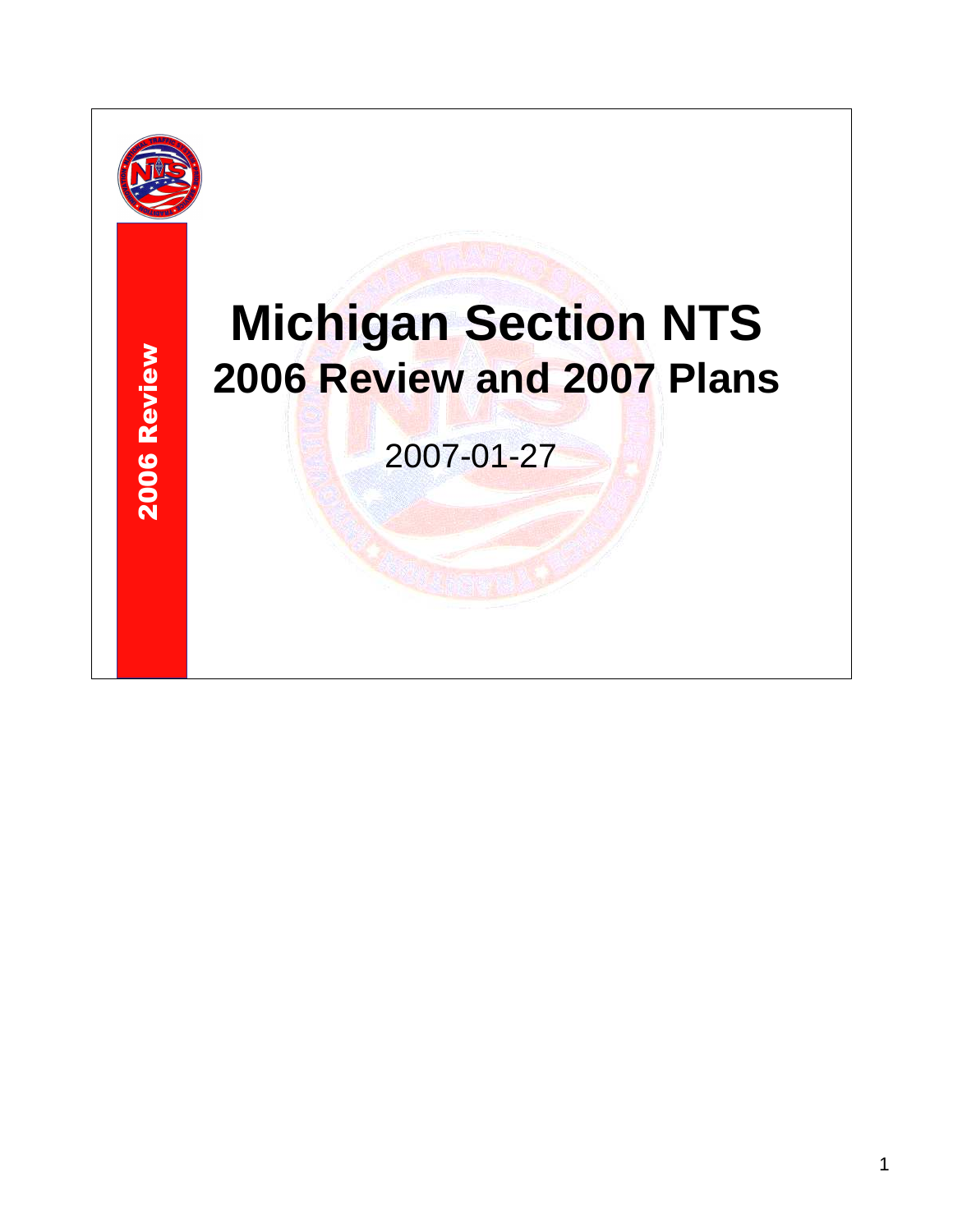

Last year we had hoped to run a project on participation, and one on quality traffic. In spite of contacting all net managers for suggestions, only one volunteer was recruited.

We had hoped to beat the drum for NTS at clubs. A number of folks suggested that was a possibility, but no actual engagements were developed.

Toward the end of the year, very poor band conditions resulted in some nets being unable to meet for all their sessions, or not being able to move all the traffic because the band went away during the net.

3 net managers resigned (well, one effective the end of this month)

A large portion of the already crowded spectrum available to section nets was moved to Extra class only in December, causing difficulty for QMN and cycle 4. (Because of the distances involved, Section nets meet on 75/80 except when propagation is unusual for a long period of time. QMN held a number of 160 meter meetings, but that limits those who can participate).

We continue to be challenged getting eighth region reps, especially after the snowbirds leave.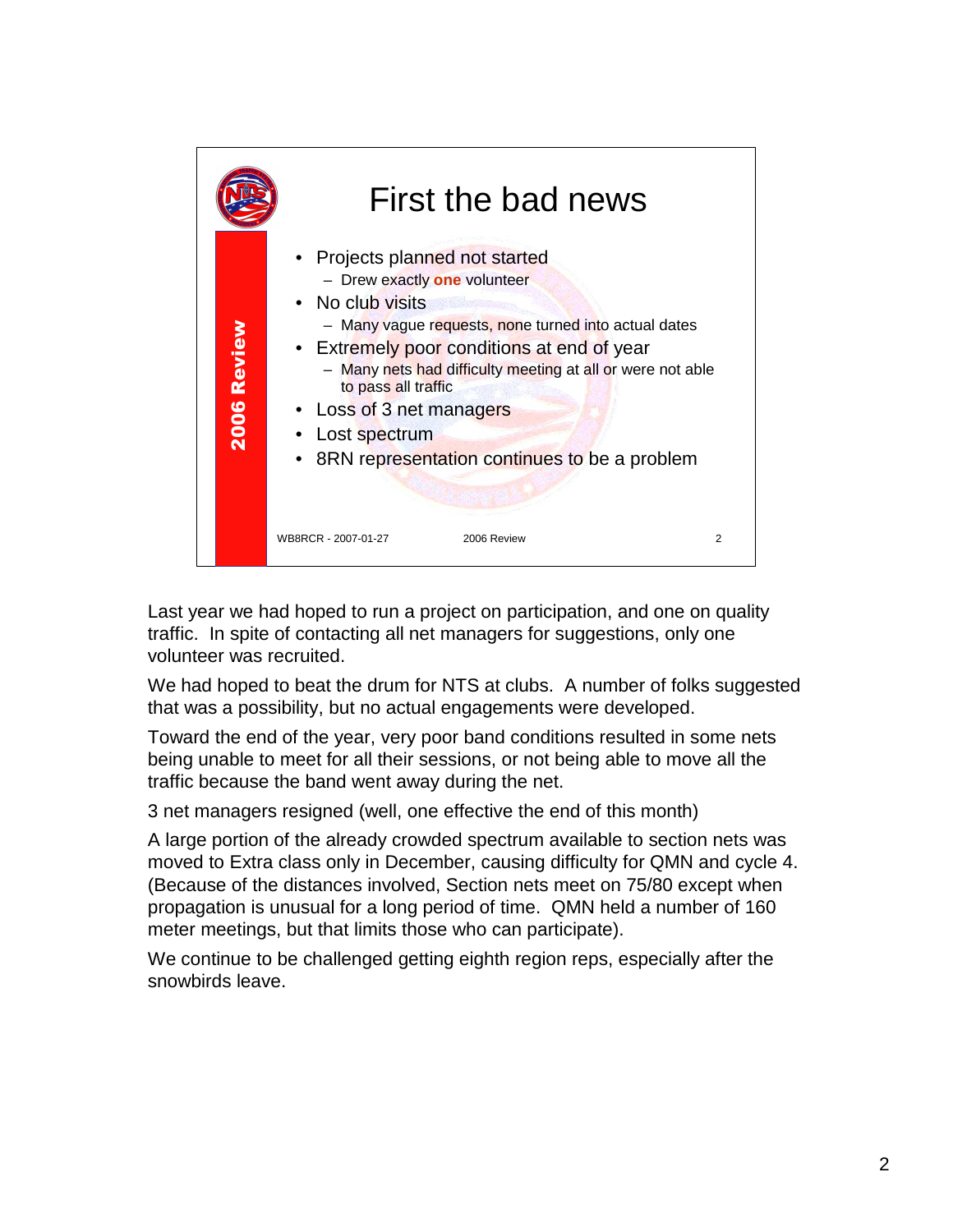

In spite of the challenges, QNIs stayed more or less steady across the year. The dip in August is due to a missing report from UP, which typically reports over 1000 QNI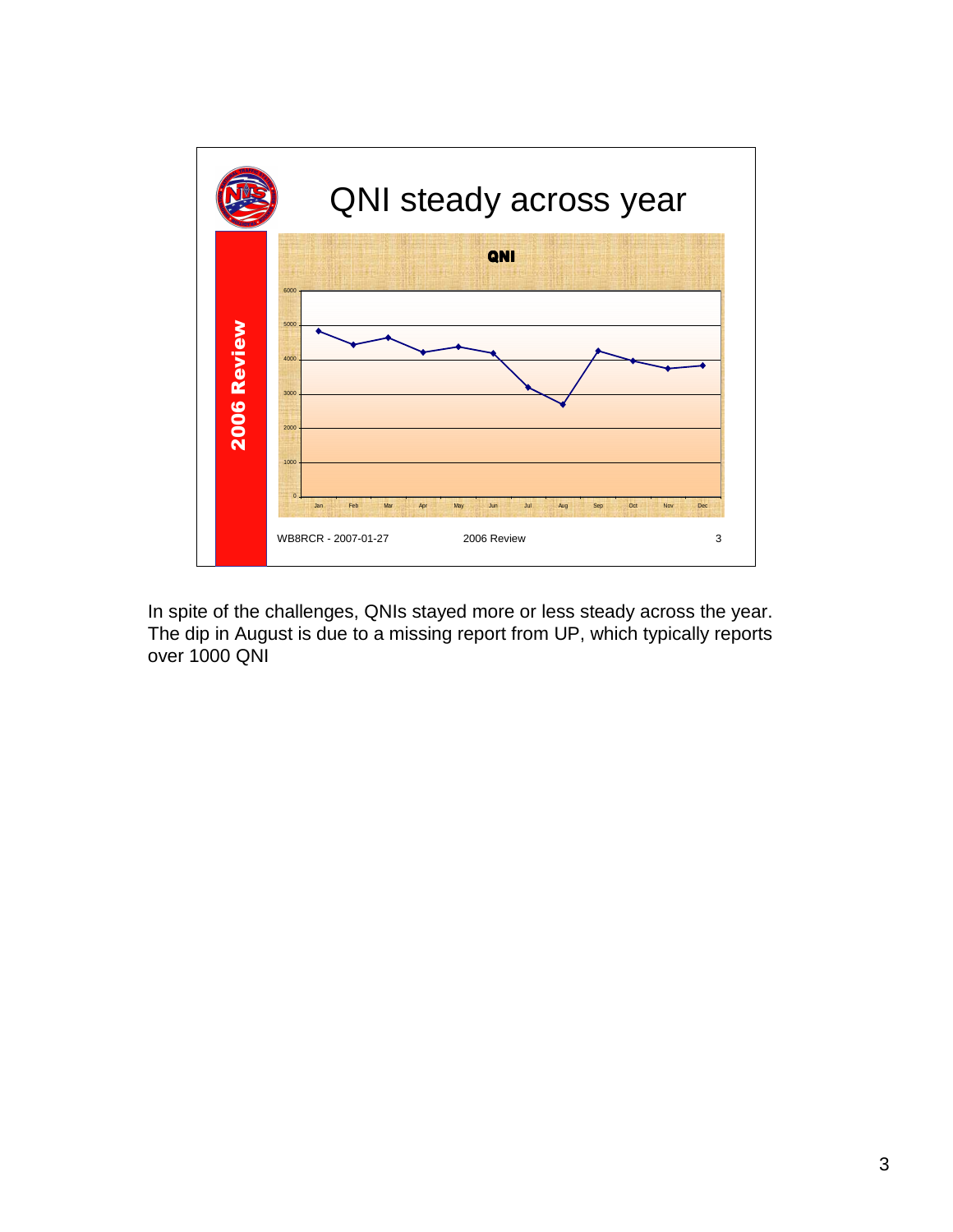

Similarly, traffic held more or less steady as well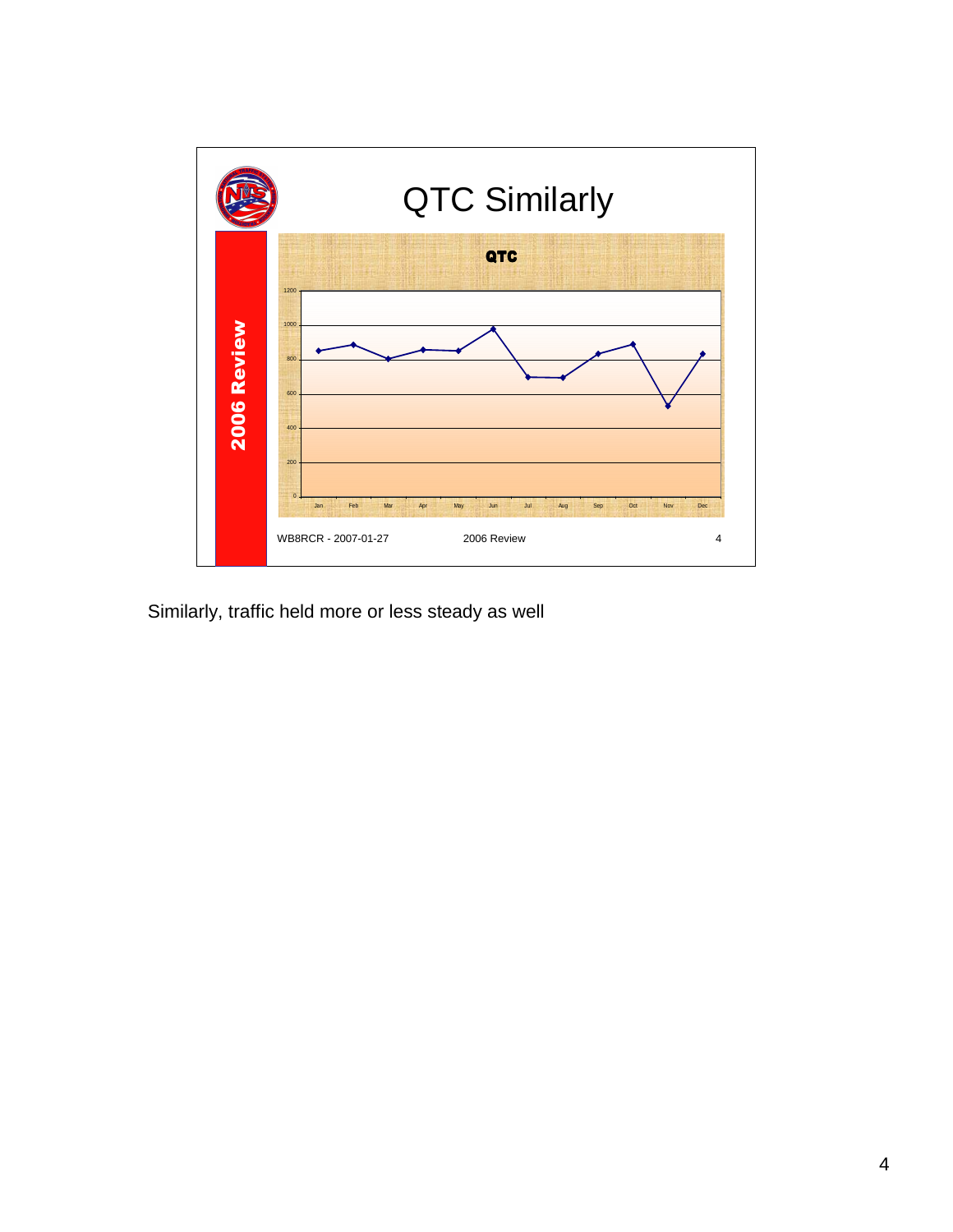

What is interesting is that the year was mostly better than the previous. Although we do show the drop in checkins in August, and also in December due, probably, to conditions, for most of the year, checkins held well above 2005.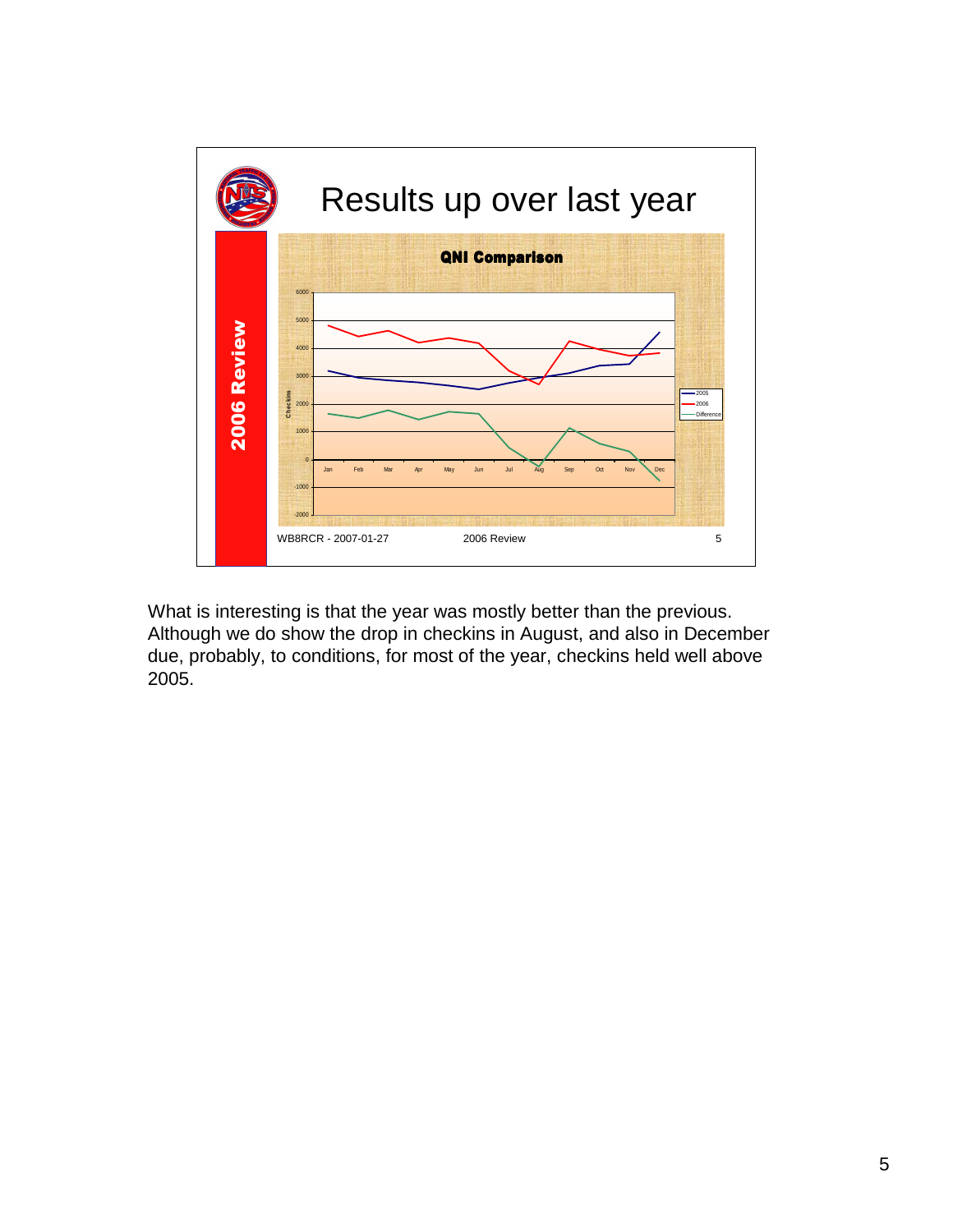

Similarly, traffic also stayed above last year, although we see pressure in December.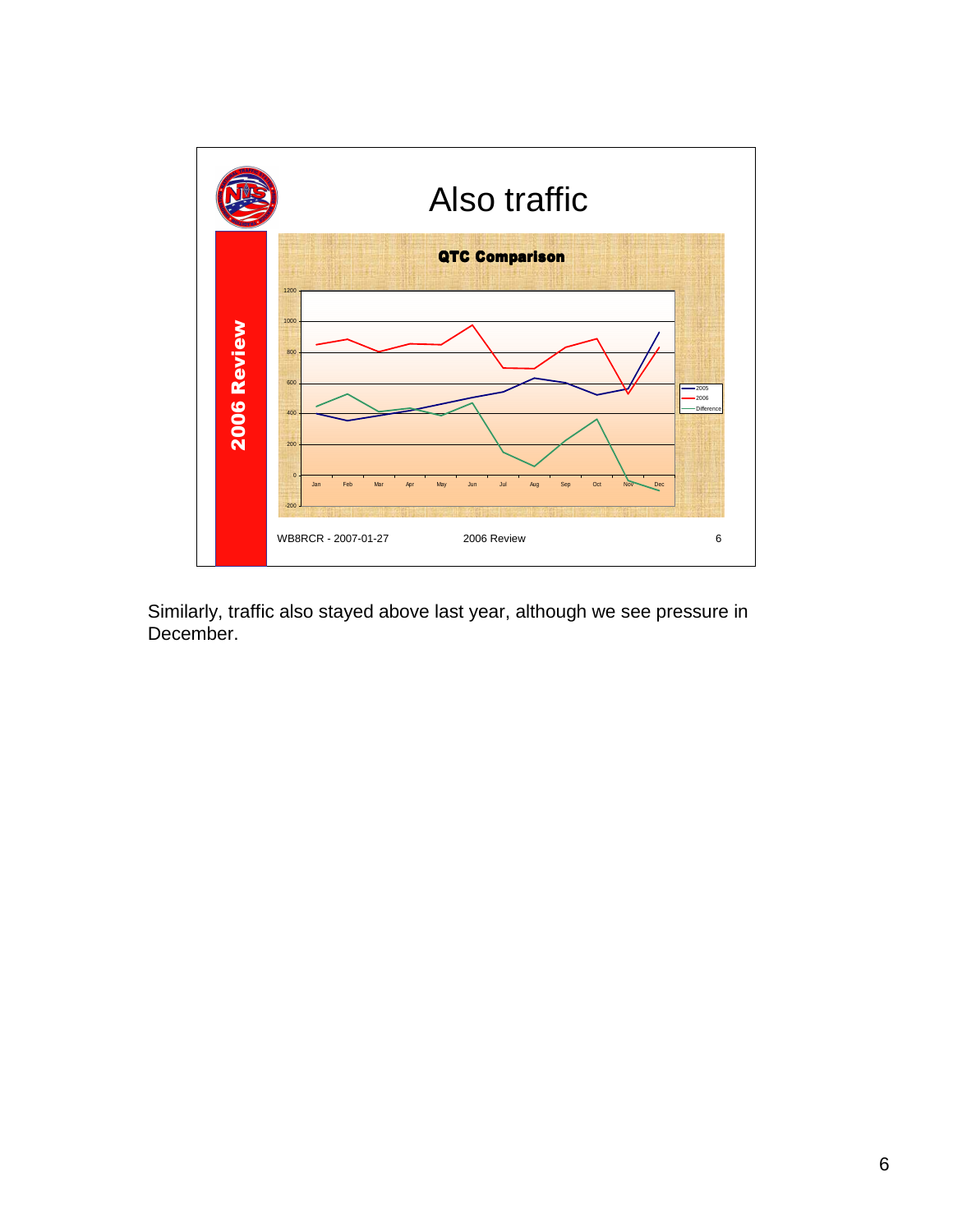

There were bright spots … all the affiliated nets with the exception of UP-ARES, which was more or less dormant at the time, participated in SET.

There are exciting things happening in the VHF nets, especially WMTN and NLEUP.

The change in 80 meters was handled smoothly and professionally

The UP-ARES net has been reconstituted, and appears to be doing well. Better still, it now meets immediately before the ARPSC net, bringing new QNIs to ARPSC.

The gains over 2005 were significant. In spite of missing August data from UP, we reported more than 11,000 QNIs over 2005, and handled more than 3000 additional pieces of traffic. That represents an increase of almost 30% and over 50% respectively.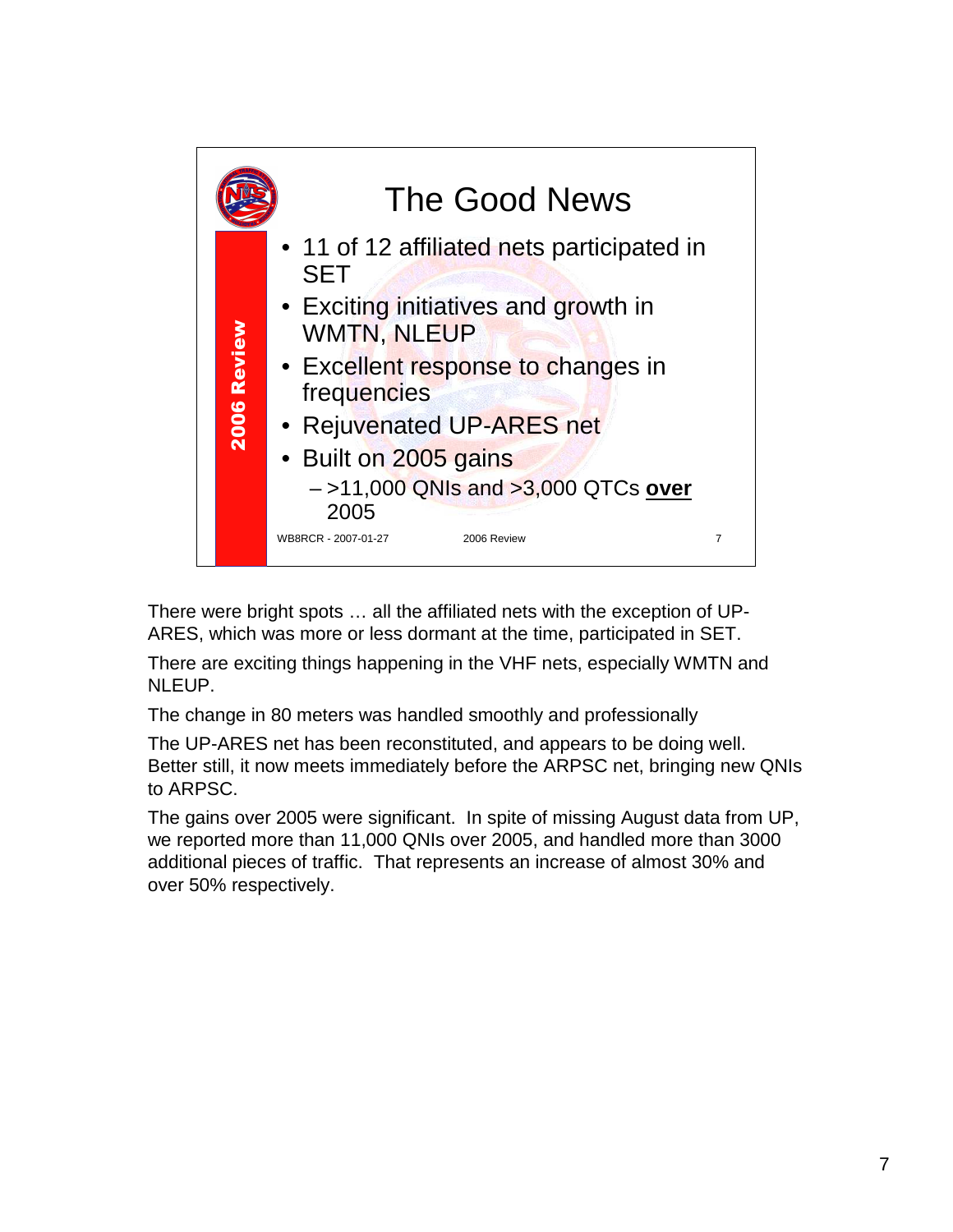

2007 looks to bring new challenges, and still the old.

We still need to figure out how to address participation, and step one is getting some folks to even begin thinking about it.

So-called spam traffic continues to be a complaint. If we can simply stop the traffic to silent keys we would be miles ahead here.

While 8RN is the obvious pain point, assigning liaisons is still largely random. We need more work here.

We started out last year with all sorts of good intentions about training more ARES folks. There has been some good done in some areas, notably NLEUP, but a lot remains to be done.

All our digital reps have moved away or burned out. We have no regular presence at NTSD and need to fix that.

We now have quite a competent digital infrastructure in Michigan. It is past time that NTS figure out how to exploit that.

The new rules will bring many new hams to HF. We must be poised to welcome them into NTS.